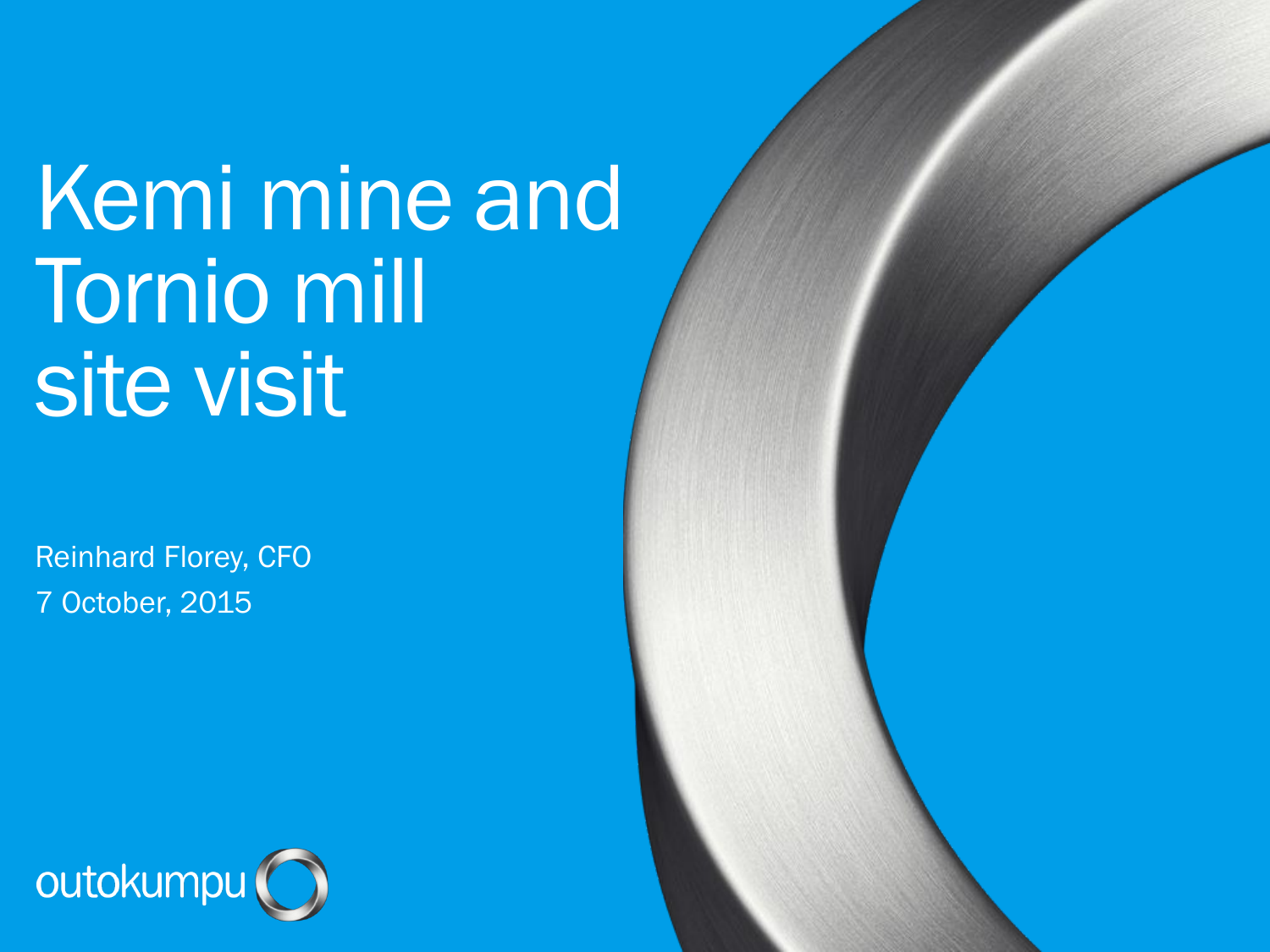#### Disclaimer

This presentation contains, or may be deemed to contain, statements that are not historical facts but forward-looking statements. Such forward-looking statements are based on the current plans, estimates and expectations of Outokumpu's management based on information available to it on the date of this presentation. By their nature, forward-looking statements involve risks and uncertainties, because they relate to events and depend on circumstances that may or may not occur in the future. Future results of Outokumpu may vary from the results expressed in, or implied by, the forward-looking statements, possibly to a material degree. Factors that could cause such differences include, but are not limited to, the risks described in the "Risk factors" section of Outokumpu's latest Annual Report and the risks detailed in Outokumpu's most recent financial results announcement. Outokumpu undertakes no obligation to update this presentation after the date hereof.

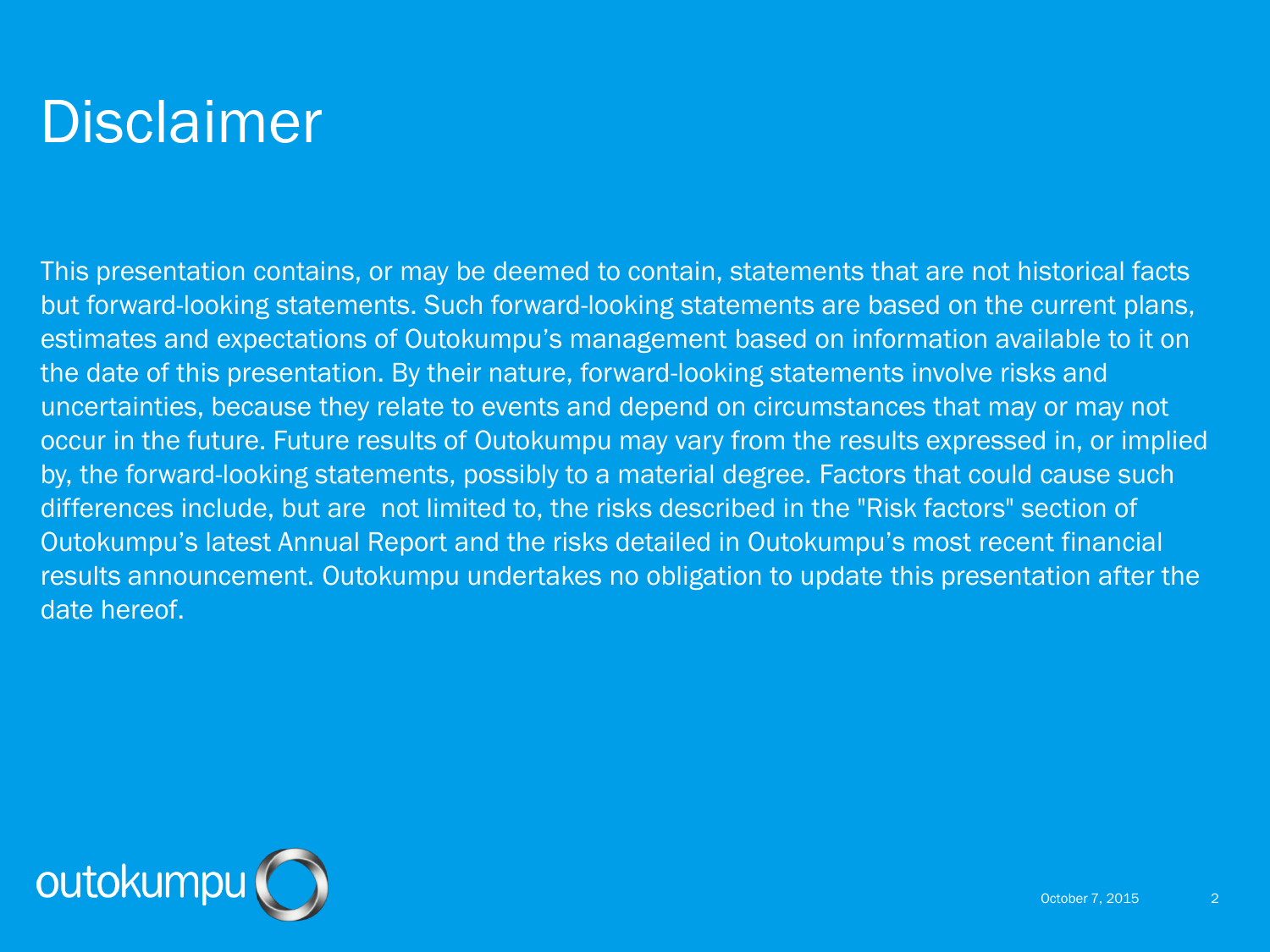# Delivering on Outokumpu turnaround during past 2.5 years



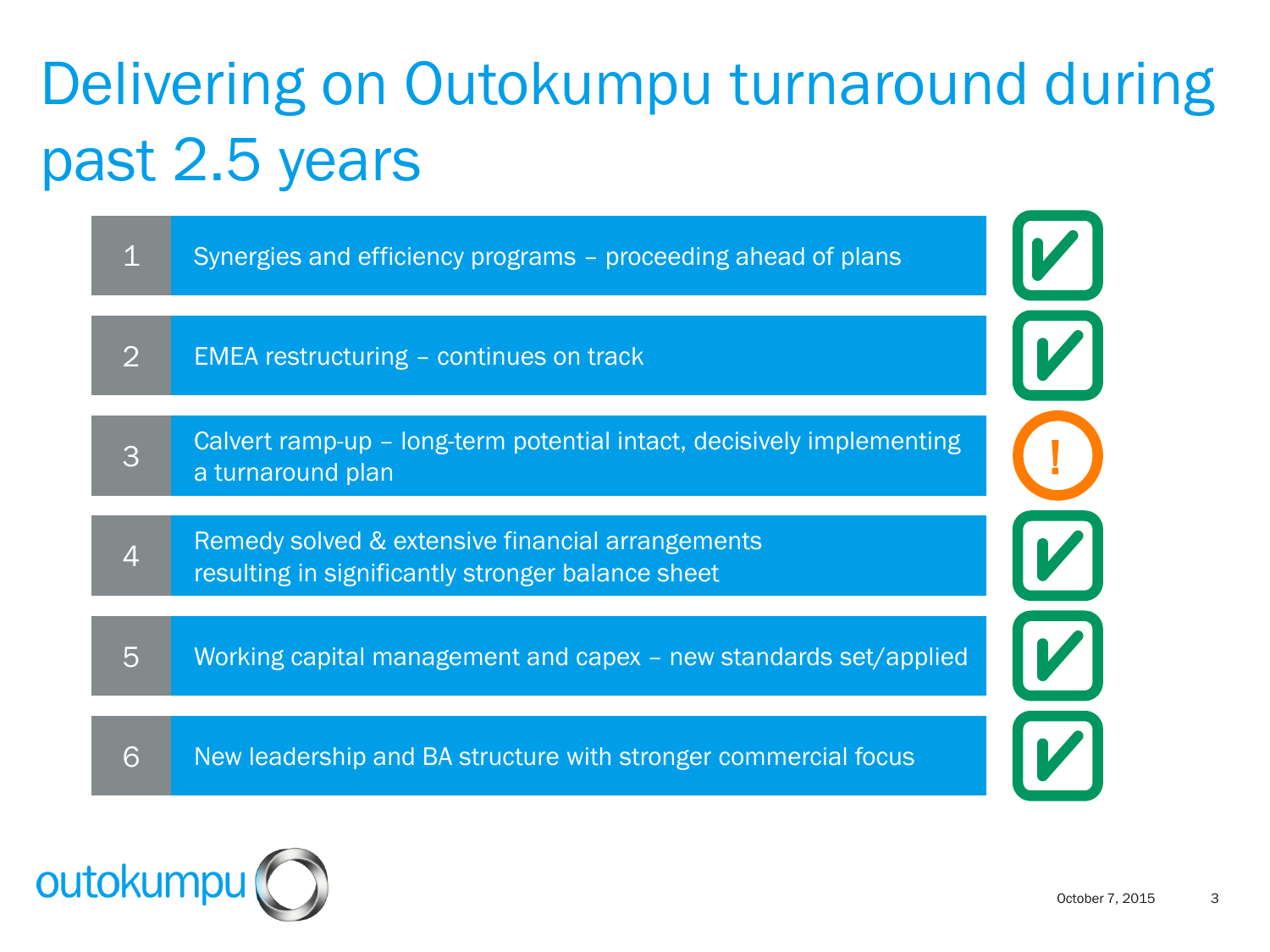# Outokumpu turnaround shows in gradually improving profitability

Group quarterly underlying EBIT, EUR million Group key figures, EUR million

#### -82 -87 -118 -90 -45 -6 -28 -9 2 -25 -120 -90 -60 -30  $\overline{0}$ 30  $2013$   $-110$   $2014$   $2015$

 $H1/15$  2014 2013 Deliveries, kt 1,237 2,554 2,585 Sales 3,462 6,844 6,745 Underlying EBIT -23 -88 -377 Net result  $-105$   $-439$   $-1,003$ Net cash from operations -103 -126 34 Total assets 6,566 6,411 8,823

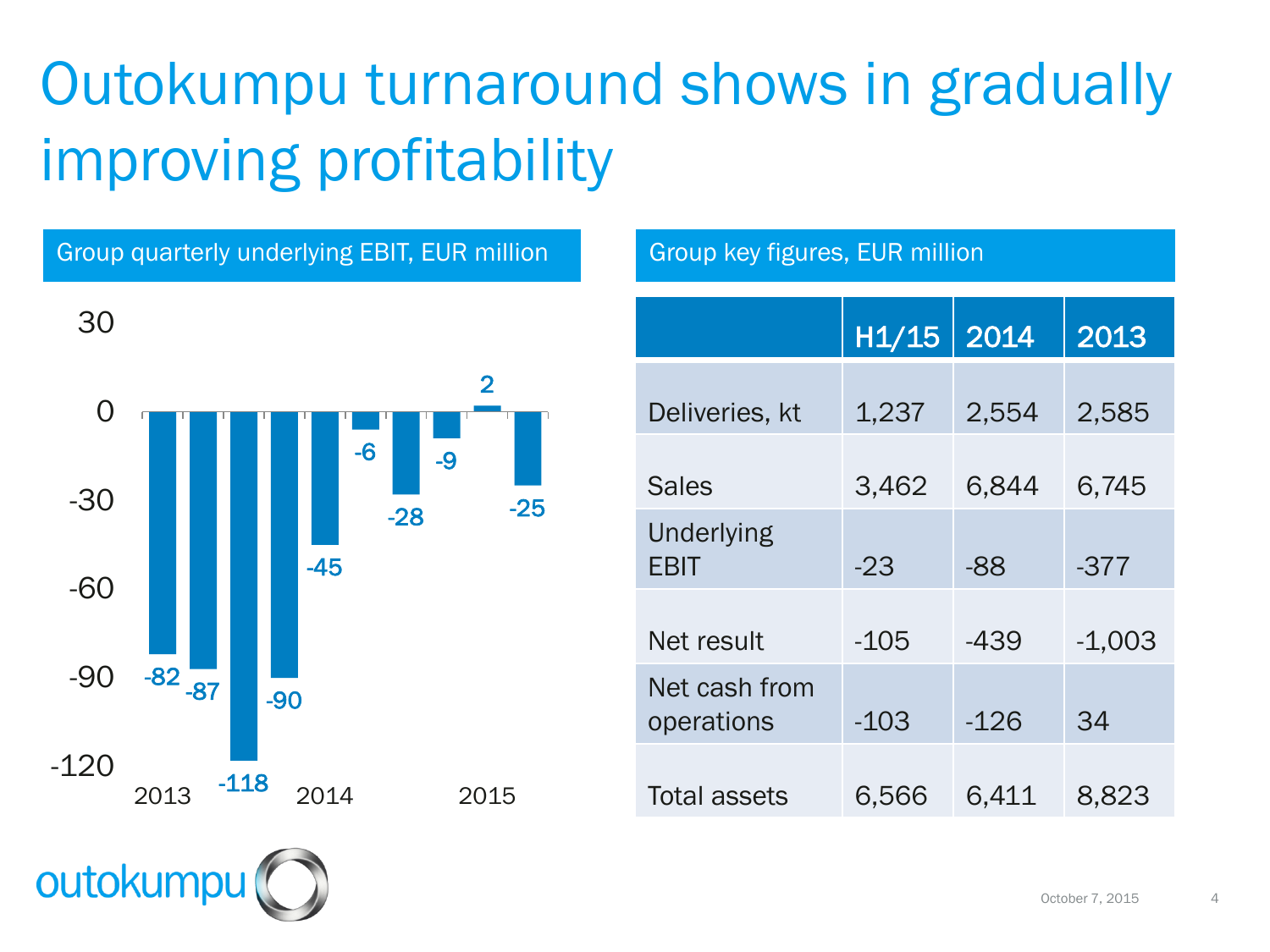### Net debt target of below EUR 1.5 billion by the end of 2017 firmly in place



October 7, 2015 5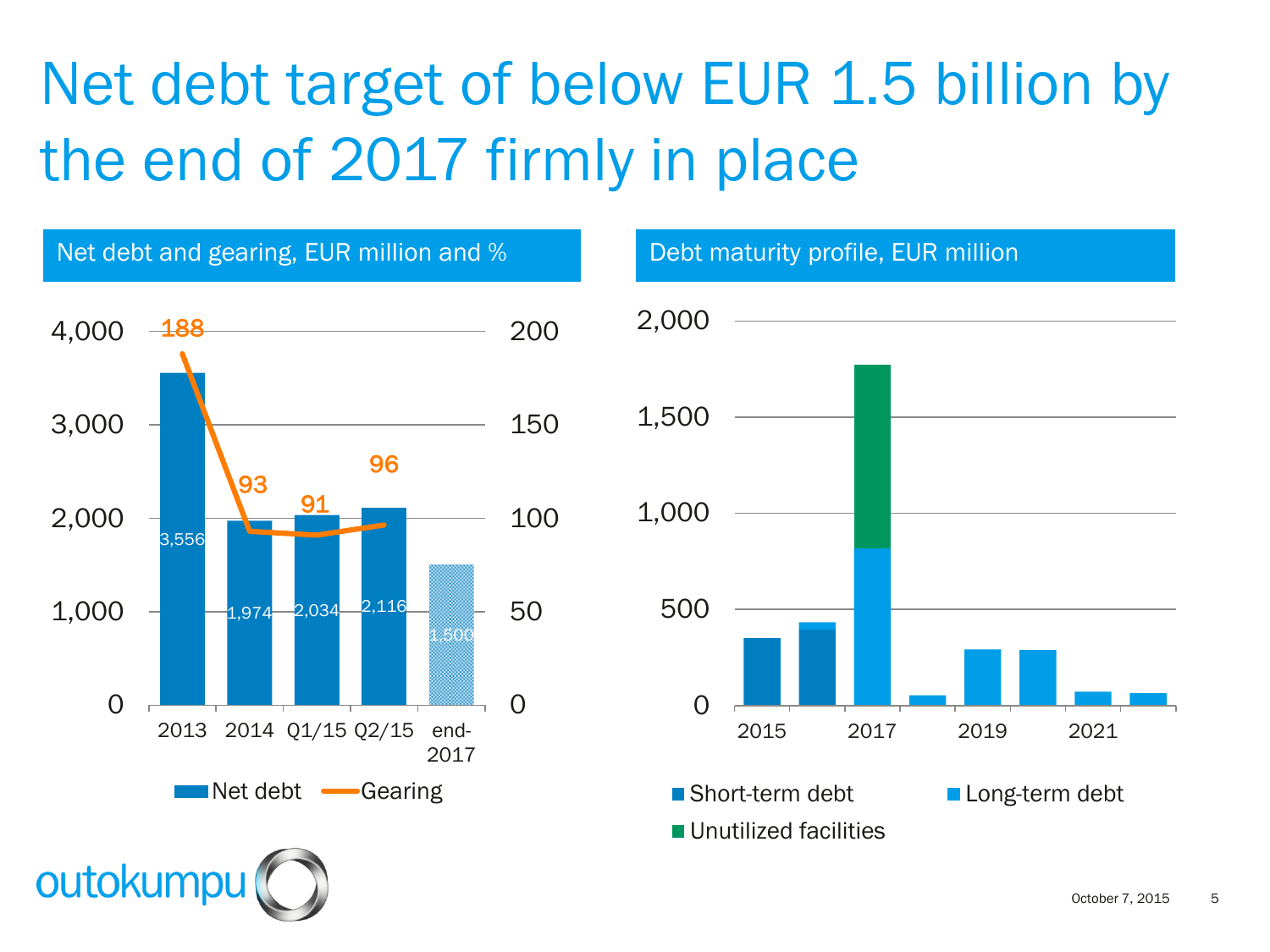### Balanced debt distribution, solid liquidity

#### Debt distribution by source, Jun. 30, 2015

#### Total debt vs. liquidity position, EUR million

#### Total EUR 2,323 million Bonds, EUR 397 million



- 
- Convertible bonds, EUR 206 million
- $\blacksquare$  L-t loans from financial institutions, EUR 764 million
- **Pension loans, EUR 206** million
- L-t leasing, EUR 238 million
- S-t loans from financial institutions, EUR 88 million
- Commercial paper, EUR 424 million



■ Current debt ■ Non-current debt ■ Liquidity reserves

• A significant portion of Outokumpu's financing is secured

- EUR 900 million revolving credit facility as well as some other bilateral loans include financial covenants on gearing and liquidity
- With current liquidity and gearing levels Outokumpu has good position in relation to those thresholds

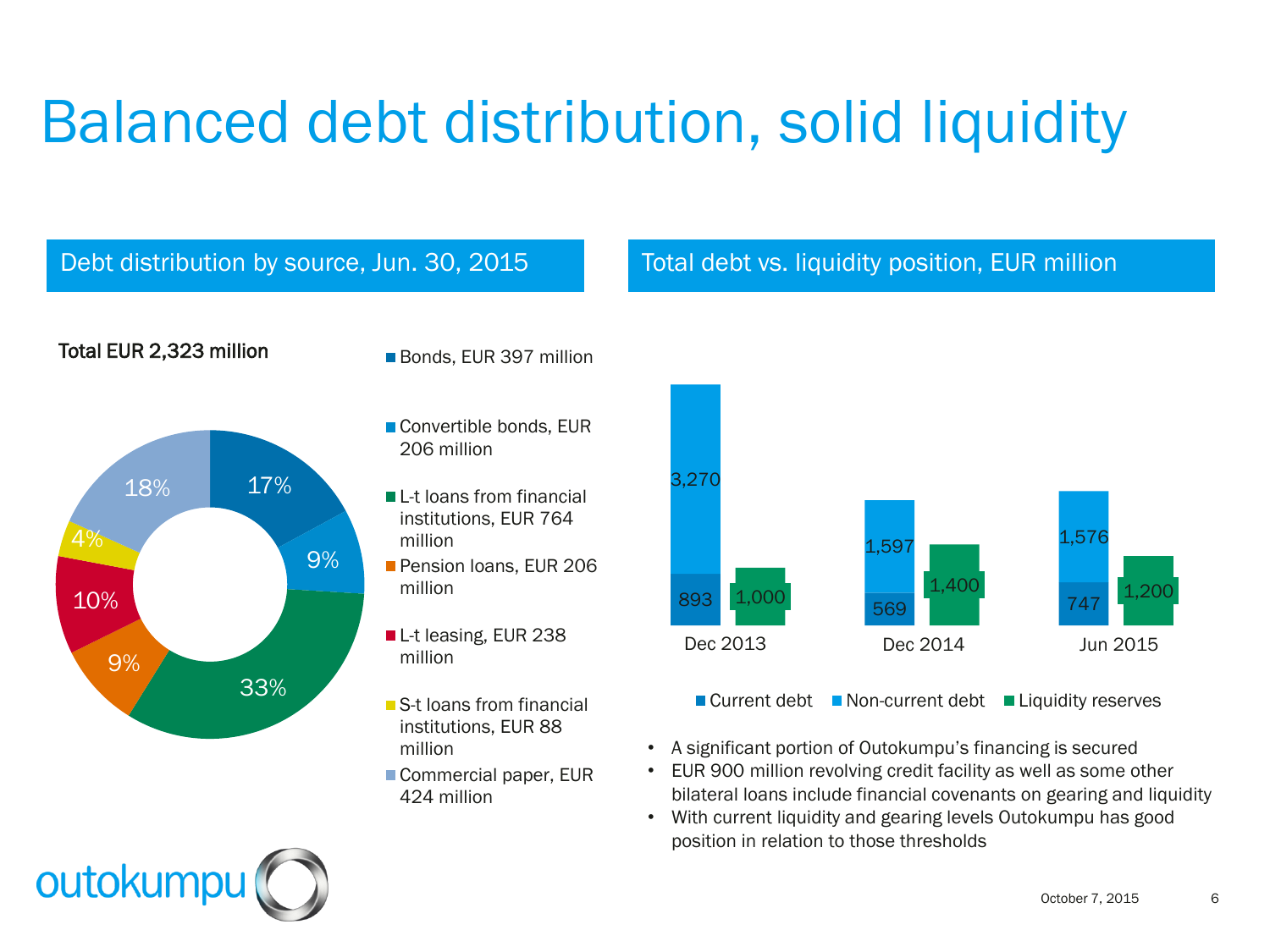### Stainless steel base prices flat in Europe but sharply down in the US





Source: CRU October 2015 1) 2mm sheet cold rolled 304 grade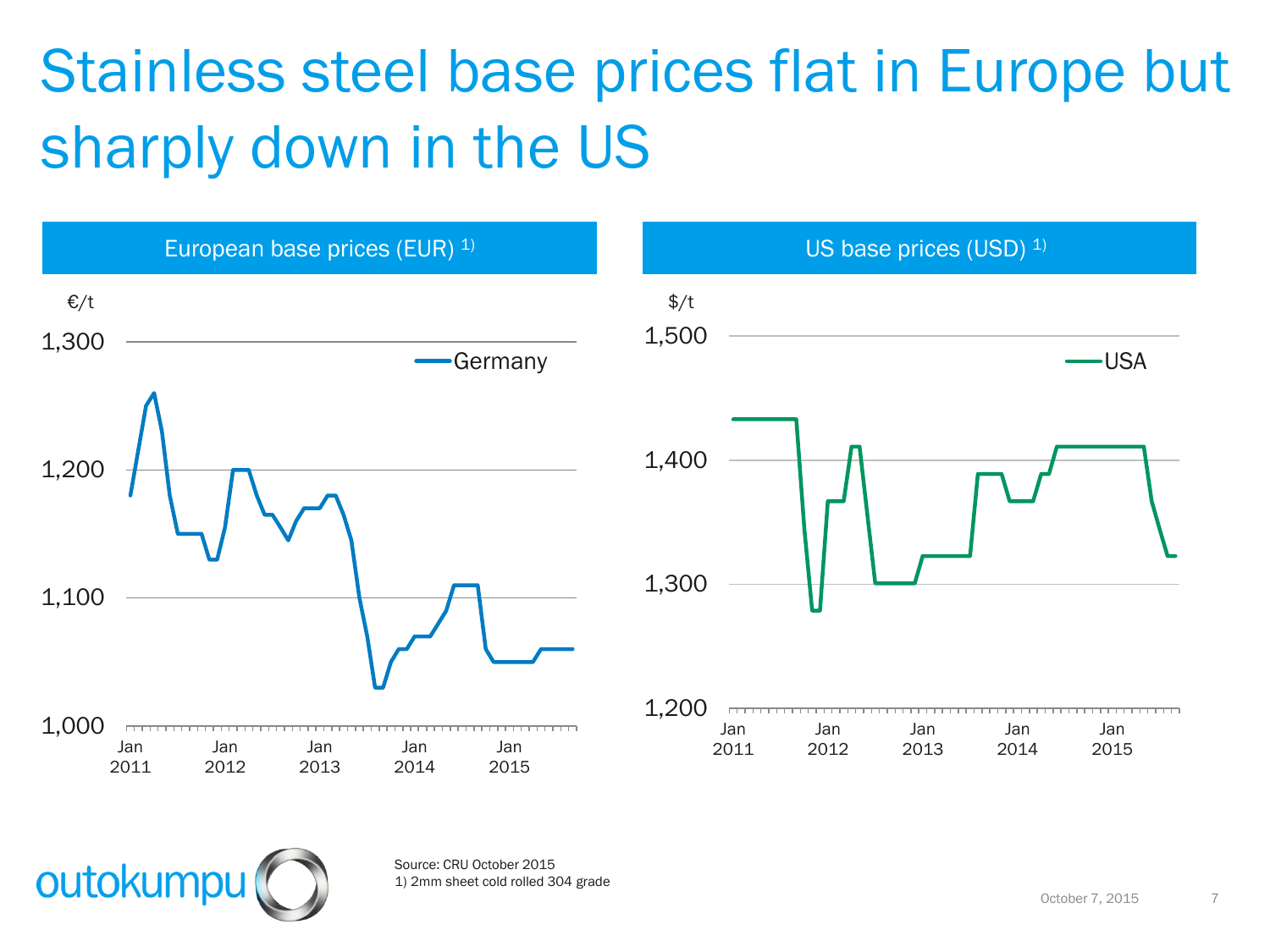#### Nickel price development



o Nickel prices fell close to six-year lows of ~\$9,500/t in August on worries over slowing economy of China and high stocks

o The fall in prices also reflected a weaker fundamental picture for the market during H2'15 than anticipated a few months ago

o Growth in LME stocks has stalled in recent months but levels still close to all-time highs



Update: October 2, 2015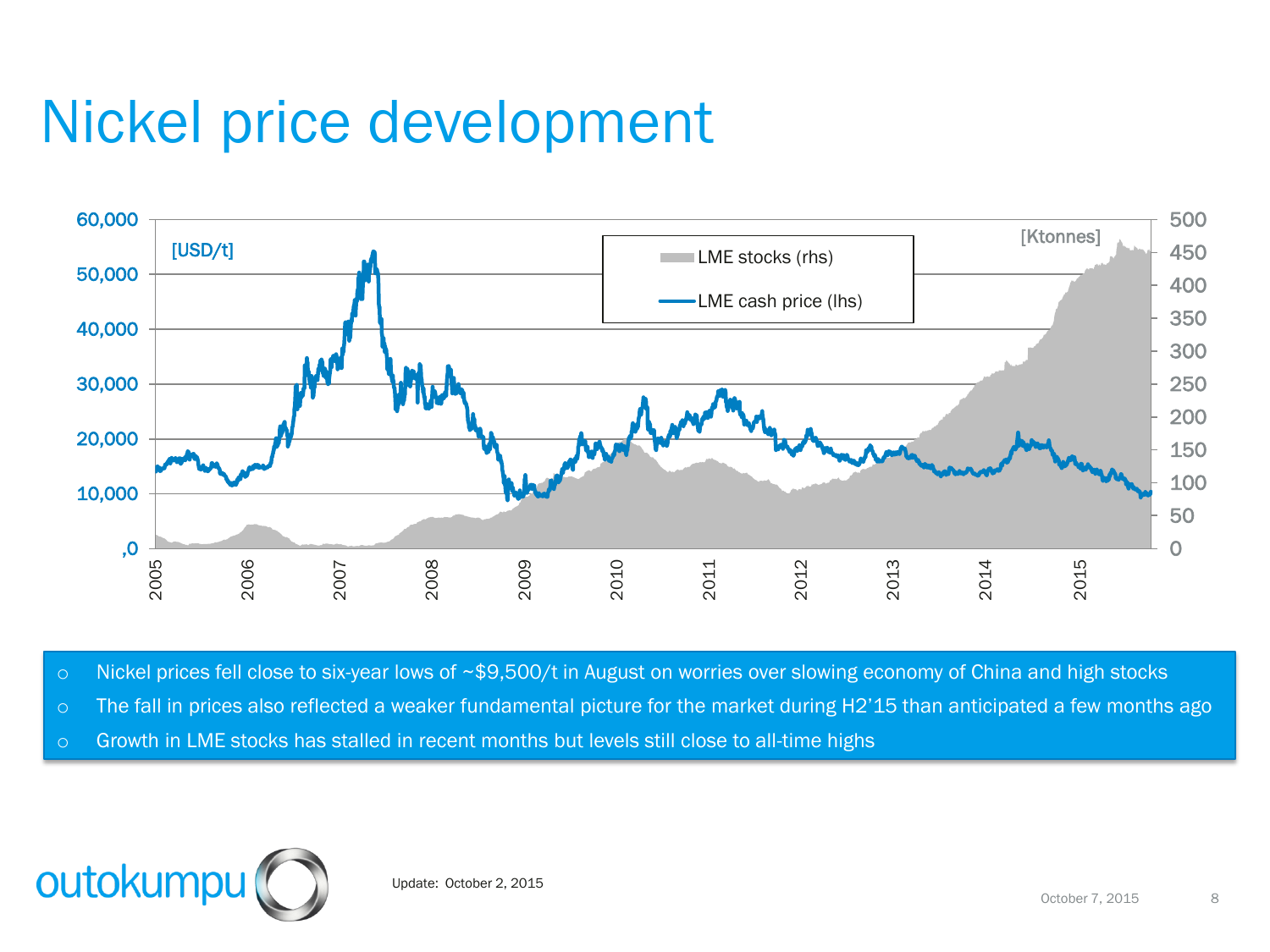Imports to Europe eases: Chinese imports down, but being partly replaced by other imports. US import penetration remains high with Asian material dominating

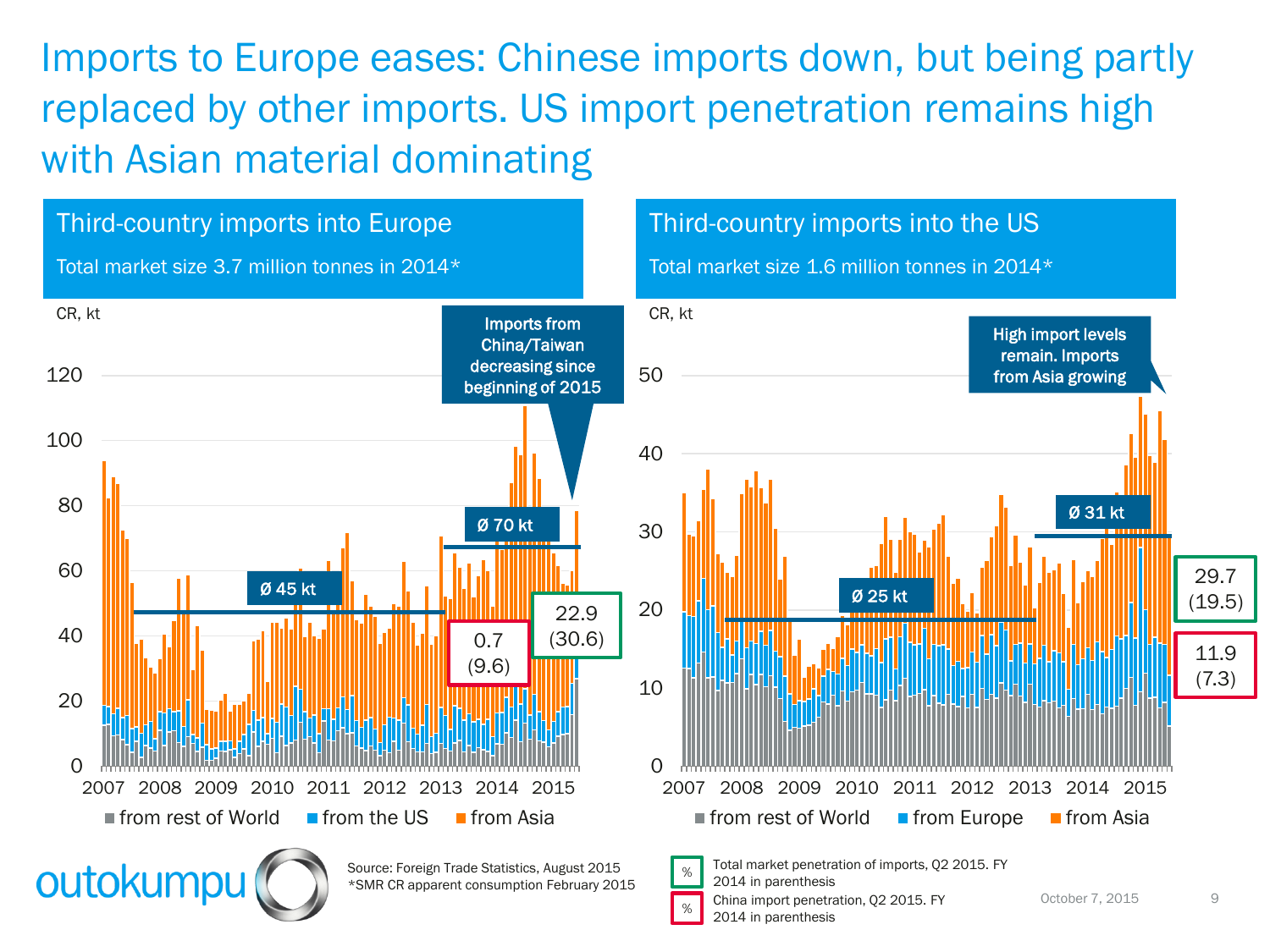### Revised outlook for Q3

#### Key reasons for the outlook revision

- Lower than expected deliveries. especially in EMEA.
- Low nickel price increases pressure on base prices, scrap costs and order intake
- Earlier Tornio delivery issues and the 24h standstill on Sept. 18

#### Financial guidance for Q3

Delivery volumes to be around 10% lower than in Q2(Q2: 616kt), largely driven by Coil EMEA

Based on the lower delivery outlook and the negative impacts of the low nickel price, Outokumpu expects the Group's underlying EBIT loss to be higher than in the second quarter

With current prices, the net impact of raw material-related inventory and metal derivative gains/losses on profitability is expected to be EUR 10– 15 million negative.

![](_page_9_Picture_9.jpeg)

Q3 outlook as revised on September 22, 2015 Outokumpu's operating result may be impacted by non-recurring items associated with the ongoing restructuring programs. This outlook reflects the current scope of operations.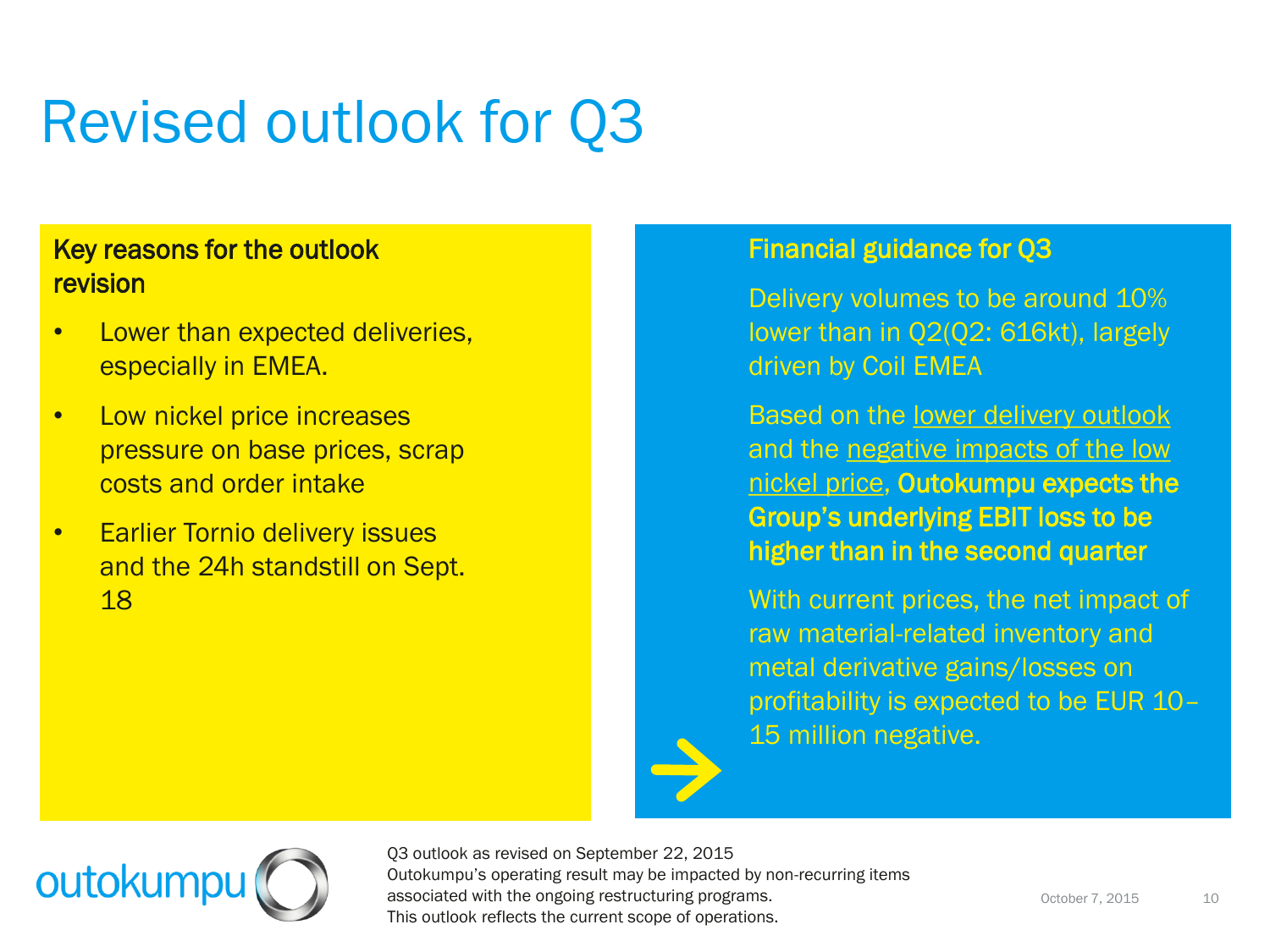### Coil EMEA priorities are clear

#### Restructuring of the industrial footprint

- Good progress inline with plans
- Capacity utilization of >90% in melting and >85% in cold rolling
- Competitive cost structure: confirmed cost savings of >EUR 240 million by 2017, more opportunities being identified
- Specialization of the mills for higher efficiency
- Debottlenecking the system

#### Profitable platform

- Commitment to profitable sales
- Reinforce market position in key regions, including Germany
- Higher margin products and customers; shift in mix
- Active pricing
- Sizing the new market opportunities

![](_page_10_Picture_13.jpeg)